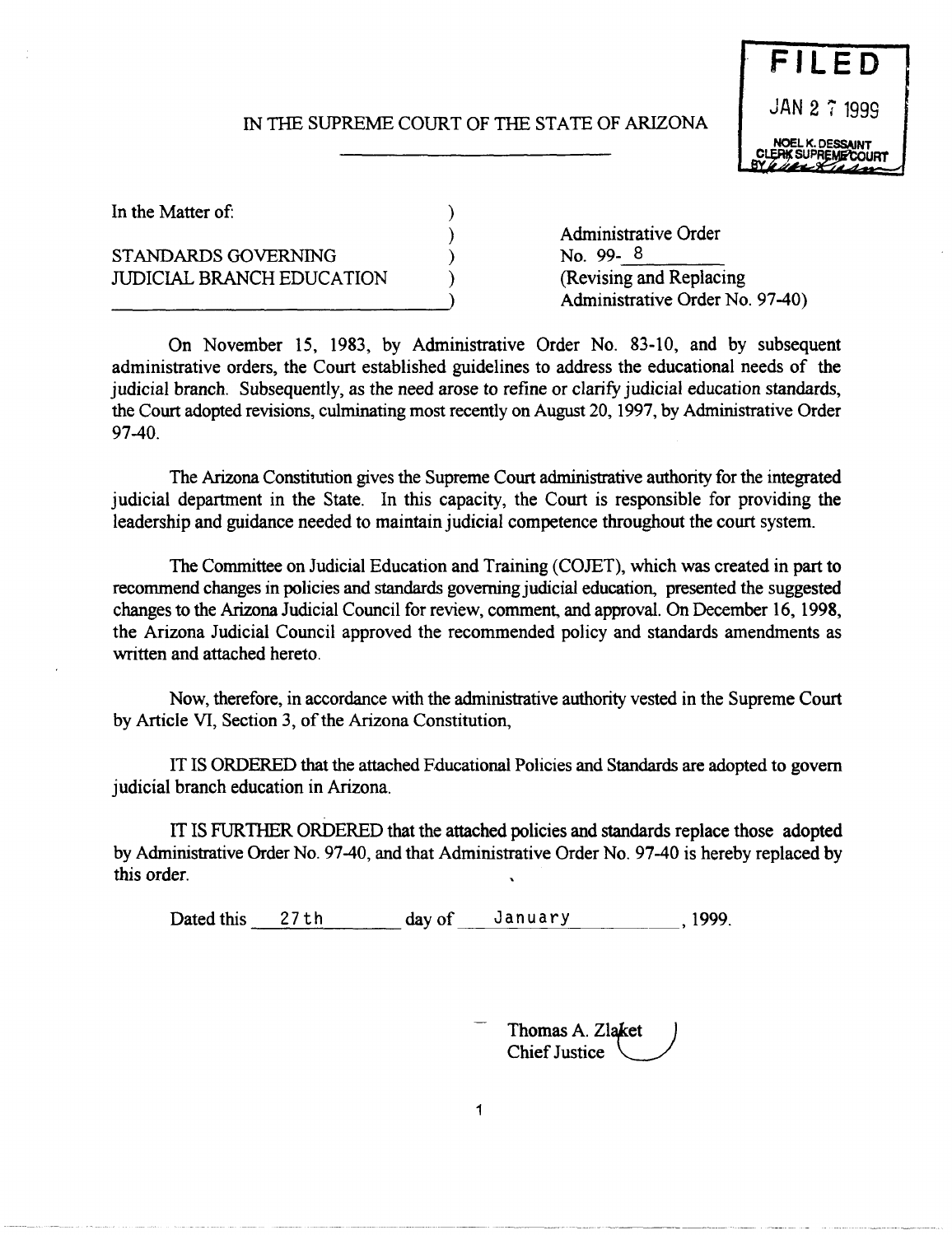# **EDUCATIONAL POLICIES AND STANDARDS**

Effective  $\frac{1 - 27 - 99}{ }$ Administrative Order  $-99 - 8$ 

# **Section** A: **Introduction**

The protection of the rights of free citizens depends upon the existence of an independent and competent judiciary. The task of maintaining judicial independence depends to a large extent upon public understanding of the judicial system and the role of judges in applying a constantly changing body of law to the resolution of everyday problems in a complex society. The failure to create such public understanding can lead to the loss of public confidence in and respect for the judiciary.

The task of maintaining judicial competence, on the other hand, depends more on the willingness of the judiciary itself to assure that its members are knowledgeable and skilled in the study of the law and its development, and that judges are trained in the application of legal principles and the art of judging. The personnel employed within the judicial system must also maintain a high level of competence to assist judges in carrying out their responsibilities and to provide accurate and timely services to the public.

To the end that judicial independence and competence might be preserved and reinforced as essential elements of our system of government, the Arizona Supreme Court established an educational system for all judges and employees of the Arizona judicial department in November 1983 (Administrative Order 83-10). The Supreme Court also created the Council on Judicial Education and Training to assist the Supreme Court in developing and implementing educational policies and, in a series of orders recommended by the Council, the court adopted educational standards for judges, probation and court personnel in all levels of the judicial system (Administrative Orders 85-2, 85-29, and 85-30).

In late 1986, the Council recommended several major changes in the Court's educational policies and standards in order to improve the quality of educational programs being conducted throughout the state. The Court approved these changes in January 1987, and adopted a single administrative order changing and consolidating all previous orders as of July 1, 1987 (Administrative Order 87-4). The Court's educational policies and standards were further refined by Administrative Order 89-2.

In early 1990, the Supreme Court created the Arizona Judicial Council to assist the Court in the development and implementation of policies for the integrated judicial department. The Court also determined that the Council on Judicial Education and Training would become a standing committee of the Arizona Judicial Council and entered Administrative Order No. 90-28 to reflect this and to rename the Council on Judicial Education and Training the "Committee on Judicial Education and Training" (COJET). Administrative Order 91-1 confirmed the membership of COJET. Administrative Order 91-9 made attendance at the Supreme Court's orientation for new general jurisdiction judges mandatory for all newly elected or appointed Superior Court Judges.

Administrative Order No. 93-19 enlarged COJET to include the Dean of the newly formed Judicial College of Arizona. Also, in 1993 Administrative Order 93-59 changed education requirements for appellate court judges. In 1995 Administrative Order No. 95-45, altered the definition of orientation for judicial staff, redefined continuing education for judicial staff, and expanded COJET to include the Dean of Probation Officer Certification. In 1996 Administrative Order 96-16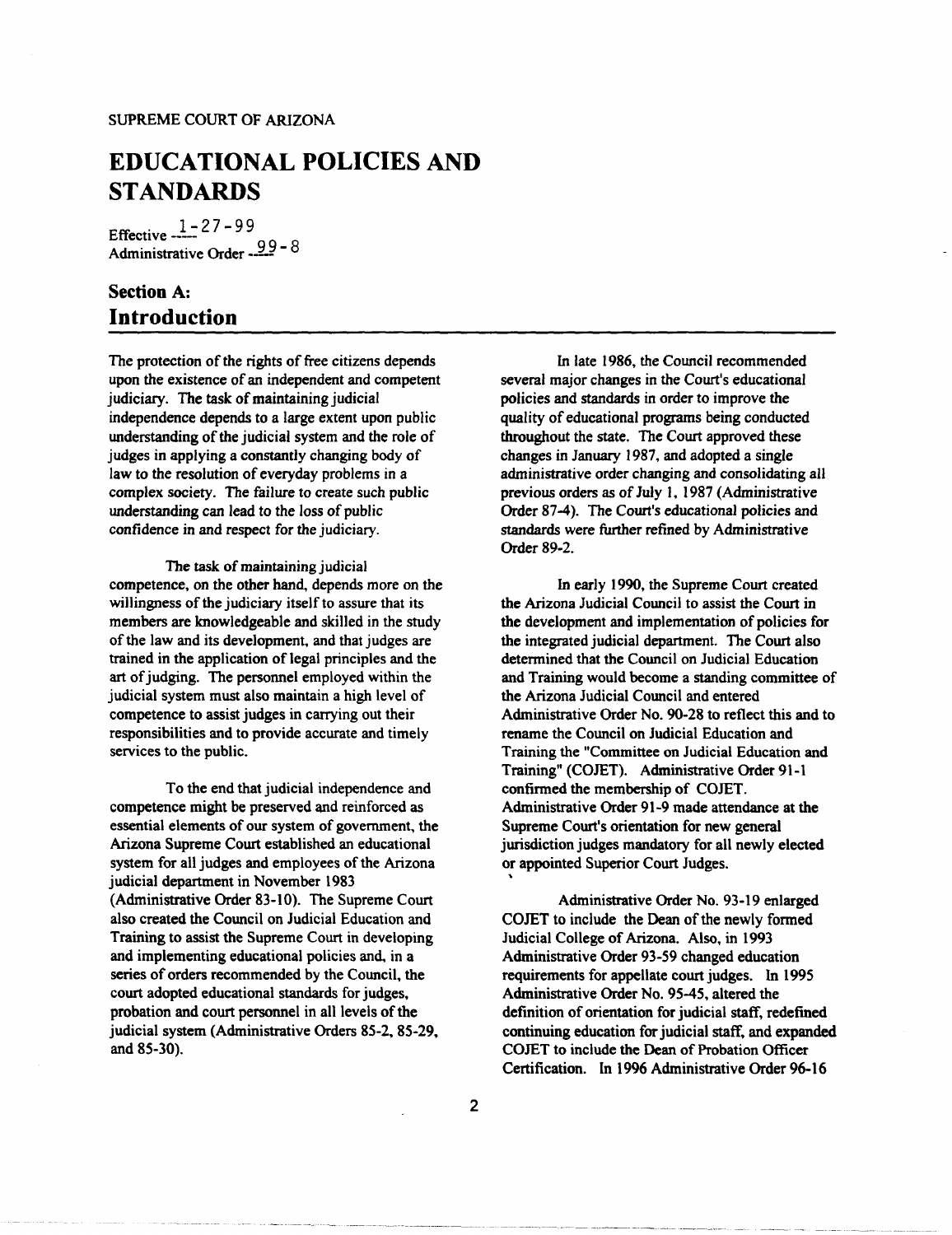clarified the education and training mandate for judicial staff. In 1997, Administrative Order 97-40 expanded COJEr to include all deanS/chairs of formal COJEr subcommittees; recommended suggestions to faculty to include principles of adult learning; and allowed up to two (2) hours of COJET credit for participation in an "overview" of required curriculum by all non-judge, non-probation officer employees. In 1999, the administrative order was revised to include training and education requirements for general jurisdiction judges new to

# Section B: Organization and Administration

#### 1. Supreme Court

The Supreme Court is the administrative authority for the integrated judicial department in Arizona. In this capacity, the Court is responsible for providing the leadership and guidance needed to maintain judicial competence throughout the state court system.

### 2. Committee on Judicial Education and Training (COJET)

a. Purpose. COJET assists the Supreme Court in developing educational policies and standards for the court system, and is responsible for monitoring the quality of educational programs, recommending changes in policies and standards, and approving guidelines for accrediting training programs.

b. Membership. COJEr is comprised of the following members: a supreme court justice or a court of appeals judge; two judges from the superior court, one representing urban courts, the other representing rural courts; one justice court judge and one municipal court judge, one to be a lawyer, the other to be a non-lawyer; the administrative director of the courts or the deputy director; a trial court administrator; a chief adult probation officer and a juvenile court director, one of whom must be from an urban court and the other from a rural court; a superior court clerk; a limited jurisdiction court clerk; the deans of the state's two law schools or their designees; a judicial secretary; a court reporter; the chair/s deans of all formal COJET subcommittees; and, such other members as may be appointed at the discretion of the Chief Justice.

hearing dependency cases, limited jurisdiction hearing officers and judges pro tempore of both the limited and general jurisdiction courts.

All of the Court's educational policies and standards are contained in this document. As part of the Court's order, copies of these policies and standards shall be distributed to all judges, court administrators, clerks of the court, chief adult probation officers, juvenile court directors, and other interested persons.

c. Terms of Members. COJET members shall be appointed by the Chief Justice for three-year terms. Terms shall be staggered so that approximately one-third of COJEr shall be subject to replacement or reappointment each year. The chairperson may recommend to the Chief Justice that a member be replaced on COJEr if absent from two consecutive meetings or if a member fails to meet the responsibilities of membership as outlined in Section B.2.d.

d. Responsibilities of Members. COJEr members shall participate in the delivery or development of educational programs and serve as an evaluator each year for the purpose of monitoring the effectiveness of educational policies and standards. COJET members shall also participate in faculty development programs and shall be advocates for continuing education for judges and members of the judicial community.

e. Organization. The Chief Justice may appoint a chairperson and additional officers as needed to organize COJEr. Advisory committees to help COJET carry out its responsibilities may be appointed by the chairperson with the approval of the Chief Justice.

f. Meetings. COJET shall meet no less than twice a year. Additional meetings may be called at the discretion of the chairperson or upon majority vote of COJEr. All meetings shall be noticed and open to the public.

g. Actions. COJEr shall adopt rules for conducting COJEr business. These rules shall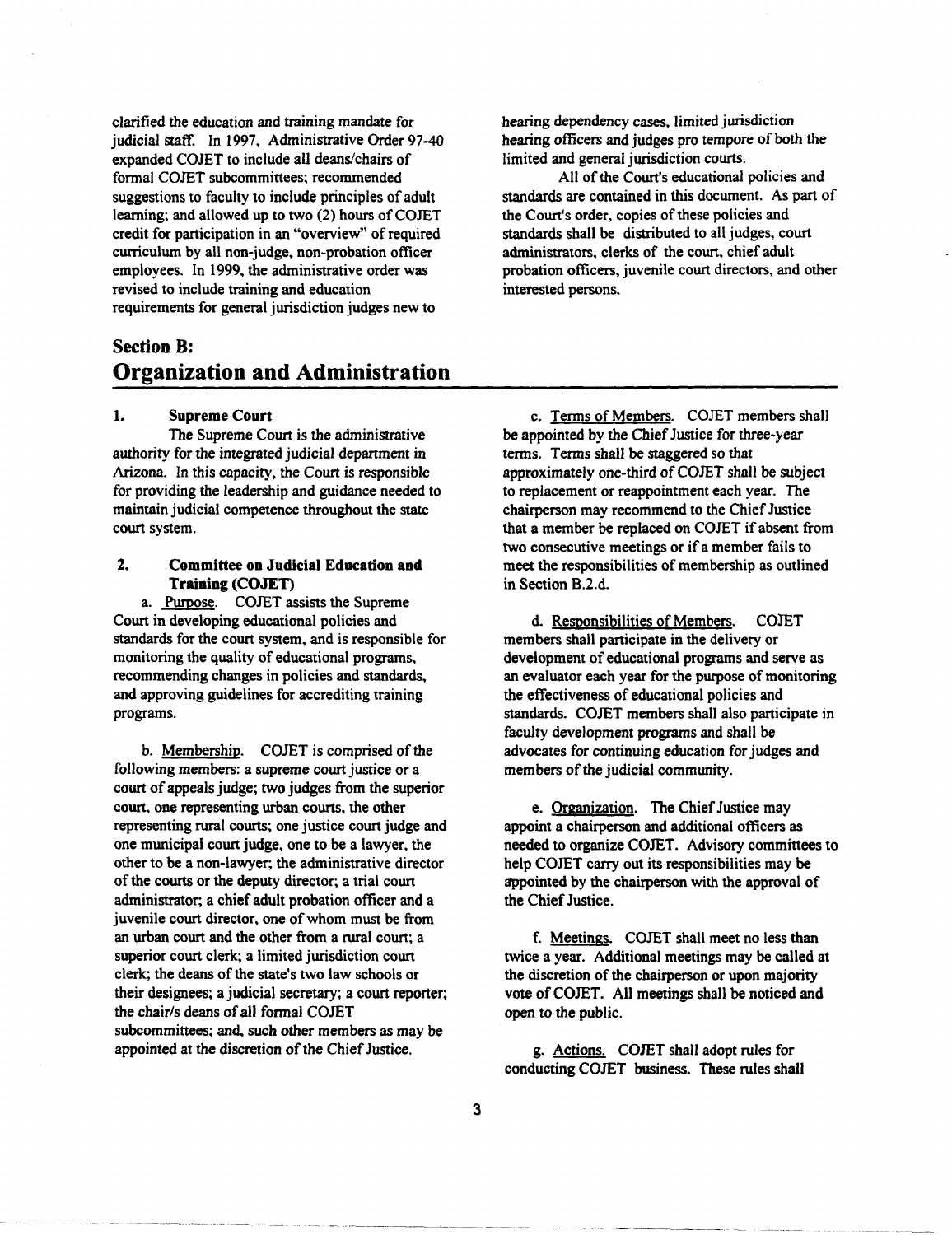prescribe the quorum and majority needed to constitute COJET actions.

### 3. Administrative Office of the Courts

a. Administrative Director. Under the direction of the Supreme Court, the Administrative Director of the Courts shall prepare guidelines for the implementation of the standards, and shall develop, administer, and coordinate judicial education programs throughout the state. The director shall be assisted in this effort by the staff of the Education Services Division of the Administrative Office of the Courts. The director shall inform all judges and court employees of the Court's educational policies and standards and shall notify judges that both orientation, before or within twelve months after appointment or election, and continuing judicial education are necessary in order to obtain and maintain professional competence. The director shall also provide state and local governments and courts with information concerning judicial education in order to bring about recognition of the need to support judicial education.

b. Education Services Division. The Education Services Division shall prepare and implement an annual judicial education plan, coordinate all judicial education programs, staff COJET and its formal subcommittee meetings. conduct faculty development programs. evaluate educational programs, provide guidance to judges and judicial employees in the selection of appropriate educational opportunities, develop a network of trainers throughout the courts, and prepare an annual report on educational activities in the courts.

#### 4. Faculty

a. Basic Approach. Education and training programs shall emphasize the use of modem adult education principles that focus on participative learning. Faculty members should be familiar with effective teaching techniques based on these principles.

b. Faculty Development. To the extent permitted by available resources, faculty members should receive instruction in adult education methods and assistance in preparing presentations and materials prior to teaching in a court-sponsored program.

c. Oualifications. The education faculty should consist primarily of judges. members of the legal community, and court personnel who have expertise in the curriculum, knowledge of adult education principles, and the ability to prepare and present educational material effectively. Authorities from other disciplines should be used when their expertise will contribute to the goals of a specific program.

Faculty members are encouraged to use the following minimum adult education principles in their presentations:

1) Creating a dialog with participants by encouraging their input concerning substantive areas;

2) Asking participants questions to evaluate their comprehension and learning; and

3) Incorporating activities by participants so they can put information learned to use in the classroom setting.

# **Section C: Standards for Appellate Court Judges**

#### 1. Program Requirements

Appellate court judges shall receive orientation, if applicable, and shall complete a minimum of sixteen hours of approved course work each year, including ethics training.

#### 2. Participant's Responsibilities

Appellate court judges should obtain and

maintain professional competence through judicial education, spend such time as may reasonably be required to accomplish that purpose, support and assist other judges who may be attending judicial education programs as participants or as faculty, and, when reasonably able to do so, teach in judicial or legal education programs. In addition. appellate judges shall report compliance with the standards by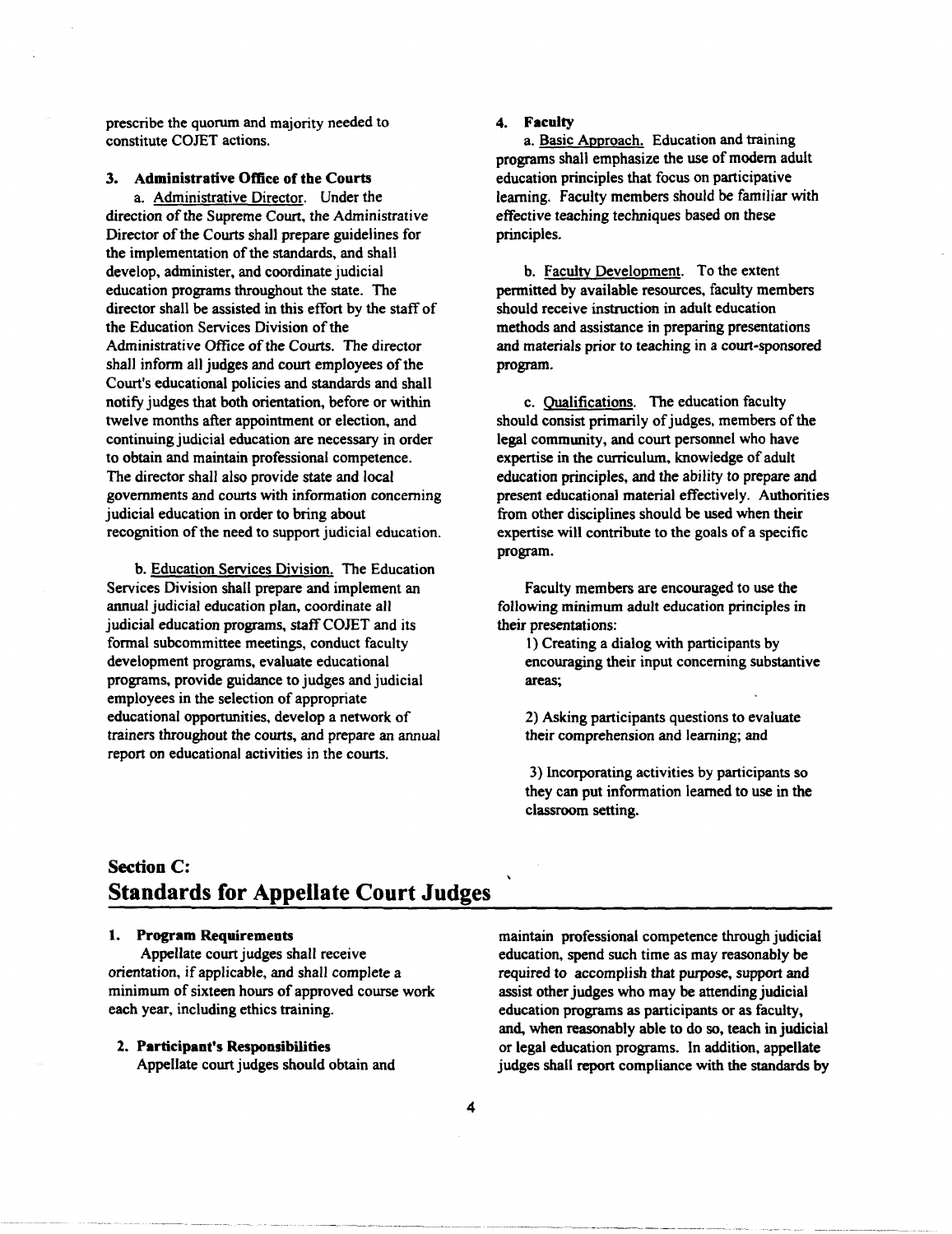completing the reporting requirements described in Section J.

## 3. Curriculum Standards

a. Judicial education should address the areas of judicial competence, perfonnance, case management, opinion writing, and administration.

b. Judicial education programs should impart knowledge; improve skills and techniques; and increase the understanding of judges regarding their responsibilities and their impact on the judicial process, the people involved, and society.

c. Judicial education programs should include:

(I) Orientation before or within twelve months after taking office.

(2) Education for new judges on major legal subjects and practical skills needed by them and appropriate to the jurisdiction of the court in which they serve.

(3) Periodic educational offerings for all judges on the substantive, procedural, and evidentiary laws of Arizona, the ethics of the profession, United States constitutional law, and applicable federal law.

(4) Continuing education programs emphasizing new developments in the law and judicial administration, procedural and technological

developments, in the judicial system, opinion writing, and other programs to enhance the efficiency, abilities, and knowledge of each judge.

(5) Advanced and specialized programs.

(6) Independent learning opportunities for judges including bench books, video and audio tapes, and other methods of independent learning.

### 4. Orientation

Before assuming office, or within twelve months after appointment, an experienced judge of the court in which a new appellate judge will sit shall provide an orientation on procedures and functions of that court and procedural and substantive law applicable to it.

### S. Continuing Education

Appellate judges may attend a combination of approved local, regional, or national programs; however, attendance at an annual judicial conference is mandatory. At least every three years, in satisfaction of these requirements, a judge should attend a program of regional or national scope. At least every second year, the chief judges of the Courts of Appeals, in satisfaction of these requirements, should attend the annual seminar or meeting of the Council of Chief Judges of Courts of Appeals.

# Section D: **Standards for Superior Court Judges**

#### 1. Program Requirements

Superior court judges shall receive orientation, and shall complete a minimum of sixteen hours of approved course work each year, including ethics training.

#### 2. Participant's Responsibilities

Superior court judges should obtain and maintain professional competence through judicial education, spend such time as may reasonably be required to accomplish that purpose, and support and assist other judges who may be attending judicial education programs as participants or faculty and, when reasonably able to do so, teach in judicial or

legal education programs. In addition, superior court judges shall report compliance with the standards by completing the reporting requirements described in Section J.

#### 3. Curriculum Standards

a. Judicial education should address the areas of judicial competence, perfonnance, case management, opinion writing, and administration.

h. Judicial education programs should impart knowledge; improve skills and techniques; and increase the understanding of judges regarding their responsibilities and their impact on the judicial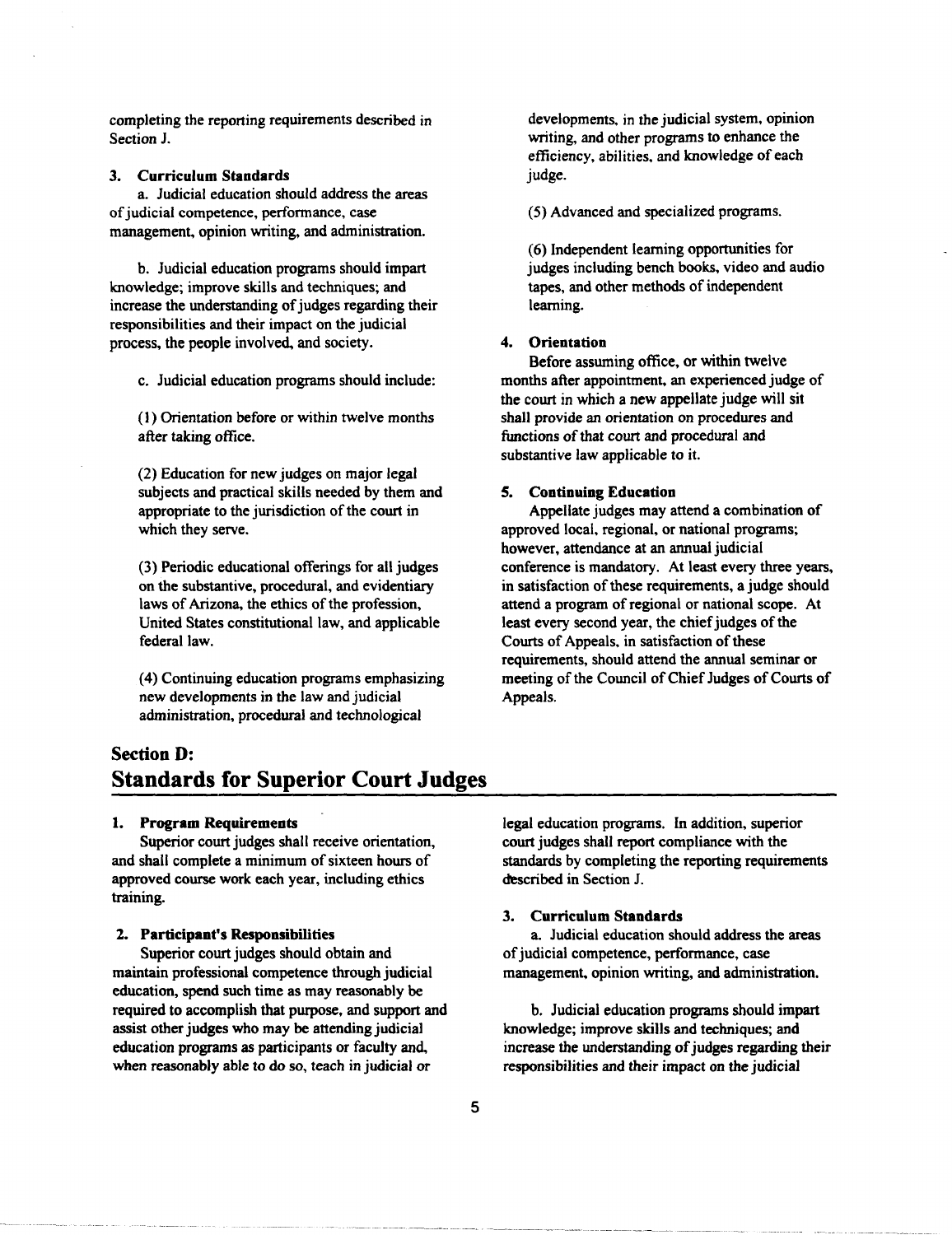process, the people involved, and society.

c. Judicial education programs should include:

(I) Orientation before or within twelve months after taking office.

(2) Education for new judges on major legal subjects and practical skills needed by them and appropriate to the jurisdiction of the court in which they serve.

(3) Periodic educational offerings for all judges on the substantive, procedural, and evidentiary laws of Arizona, the ethics of the profession, United States constitutional law, and applicable federal law.

(4) Continuing education programs emphasizing new developments in the law and judicial administration, procedural and technological developments in the judicial system. opinion writing, and other programs to enhance the efficiency, abilities, and knowledge of each judge.

(5) Advanced and specialized programs.

(6) Independent learning opportunities for judges including bench books, video and audio tapes. and other methods of independent learning.

#### 4. **Orientation**

Before assuming office, or within the first twelve months of assuming office. a new superior court judge shall receive orientation by an experienced judge of the superior court and shall complete the orientation requirements for judges of general jurisdiction courts approved by COJET. Such orientations shall include procedures and functions of the superior court and procedural and substantive law applicable to it.

Within twelve months of assuming office. a judge may attend a general jurisdiction course at an approved residential program, such as the National Judicial College.

In general, when a superior court judge assumes a new assignment in a specialized division, the presiding judge of the court shall determine if

the judge needs to attend an appropriate education program before assuming the new assignment. However, before a judge assumes a new assignment that involves dependency cases, or within the first twelve months of assuming the assignment, the judge shall complete the specialized dependency training program approved by COJET.

#### **5. Continuing Education**

Superior court judges may attend a combination of approved, local, regional, or national programs; however, attendance at an annual judicial conference is mandatory.

#### **6. Definition**

The term judge in this section includes a judge, commissioner, or referee employed on a permanent basis.

#### 7. **Judges Pro Tempore**

Judges pro tempore are officers of the court and have all of the duties and responsibilities of a judge. Proper orientation and continuing education assure that judges pro tempore are provided with information, process descriptions and procedures necessary to fulfill their judicial role. Judges pro tempore shall be subject to the following requirements:

Full-Time Judge Pro Tempore: Before assuming duties, or within the first twelve months of assuming duties, a superior court judge pro tempore appointed to serve full-time for the full term allowed by statute shall complete new judge orientation requirements for superior court judges approved by COJET. Fulltime judges pro tempore shall also comply with COJET continuing education requirements.

Part-Time Judge Pro Tempore: Before assuming duties, or within the first twelve months of assuming duties, a superior court judge pro tempore appointed to serve less than full-time but serve repeatedly on a regularly scheduled basis shall complete a specialized training program approved by COJET and may be required to complete other training deemed appropriate by the presiding judge of the court.

On-Call Judge Pro Tempore: A superior court judge pro tempore who serves only once or only sporadically shall complete training deemed appropriate by the presiding judge of the court.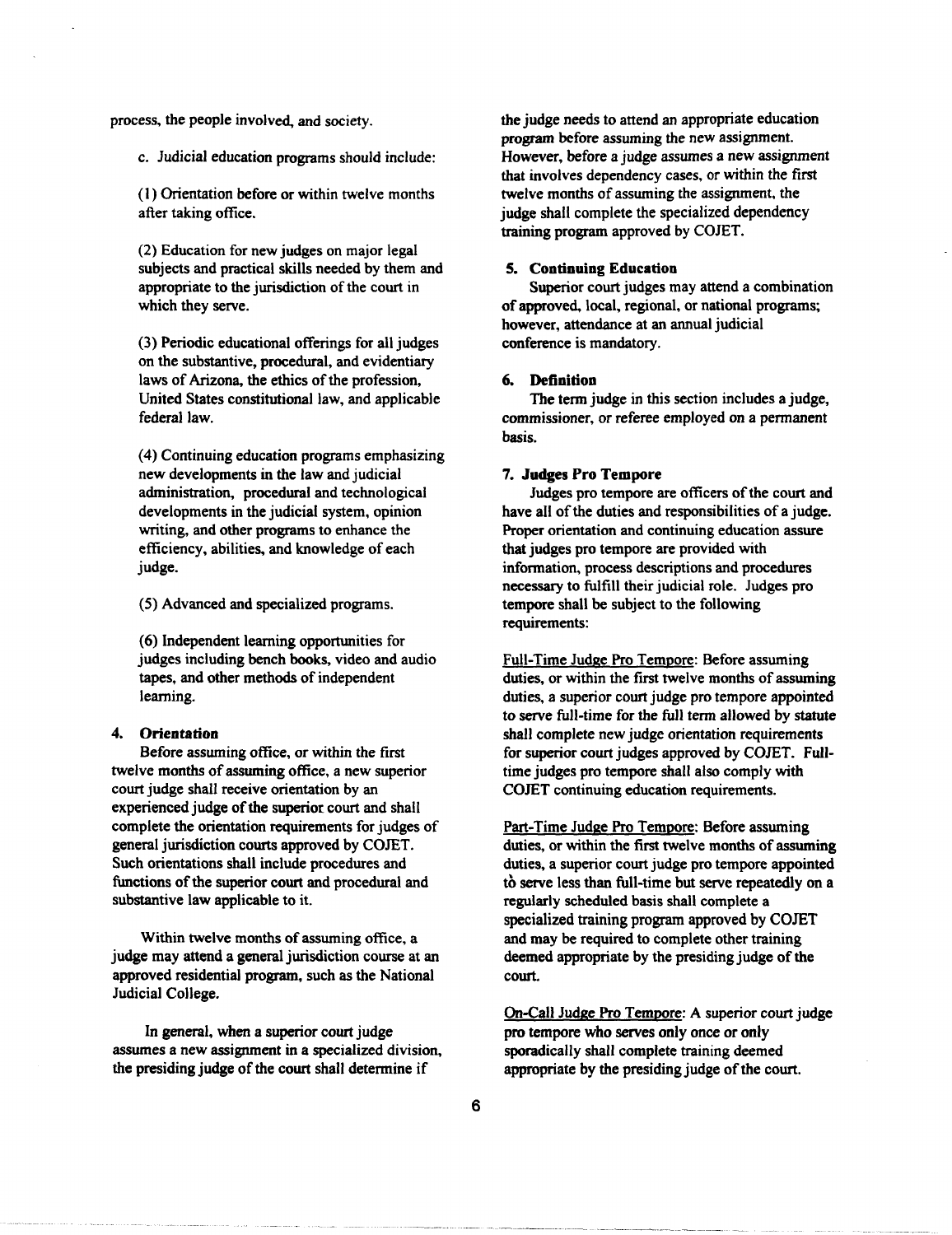# Section E: Standards for Judges of Courts of Limited Jurisdiction

### 1. Program Requirements

Judges of courts of limited jurisdiction shall receive orientation and shall complete a minimum of sixteen hours of approved course work each year, including ethics training.

#### 2. Participant's Responsibilities

Judges should obtain and maintain professional competence through judicial education, spend such time as may reasonably be required to accomplish that purpose, and support and assist other judges who may be attending judicial education programs as participants or faculty and. when reasonably able to do so, teach in judicial or legal education programs. In addition, judges of courts of limited jurisdiction shall report compliance with the standards by completing the reporting requirements described in Section J.

### 3. Curriculum Standards

a. Judicial education should address the areas of judicial competence, performance, case management, opinion writing, and administration.

b. Judicial education programs should impart knowledge; improve skills and techniques; and increase the understanding of judges regarding their responsibilities and their impact on the judicial process, the people involved. and society.

c. Judicial education programs should include:

(1) Orientation before or within twelve months of taking office.

(2) Education for new judges on major legal subjects and practical skills needed by them and appropriate to the jurisdiction of the court in which they serve.

(3) Periodic educational offerings for all judges on the substantive, procedural, and evidentiary laws of Arizona, the ethics of the profession, United States constitutional law, and applicable federal law.

(4) Continuing education programs emphasizing new developments in the law and judicial administration, procedural and technological developments in the judicial system, opinion writing, and other programs to enhance the efficiency, abilities, and knowledge of each judge.

(5) Advanced and specialized programs.

(6) Independent learning opportunities for judges including bench books, video and audio tapes, and other methods of independent learning.

#### 4. Orientation

Before assuming office. or within the first twelve months of assuming office. a new limited jurisdiction court judge shall participate in orientation by an experienced judge of a limited jurisdiction court and shall complete the orientation requirements for judges of courts of limited jurisdiction approved by COJET. Such orientations shall include procedures and functions of that court and procedural and substantive law applicable to it.

Within twelve months of assuming office. a judge may attend a limited jurisdiction course at an approved residential program, such as the National Judicial College.

#### 5. Continuing Education

Judges may attend a combination of approved local, regional, or national programs; however, attendance at an annual judicial conference is mandatory.

### 6. Judges Pro Tempore

Judges pro tempore are officers of the court and have all of the duties and responsibilities of a judge. Proper orientation and continuing education assure that judges pro tempore are provided with information, process descriptions and procedures necessary to fulfill their judicial role. Judges pro tempore shall be subject to the following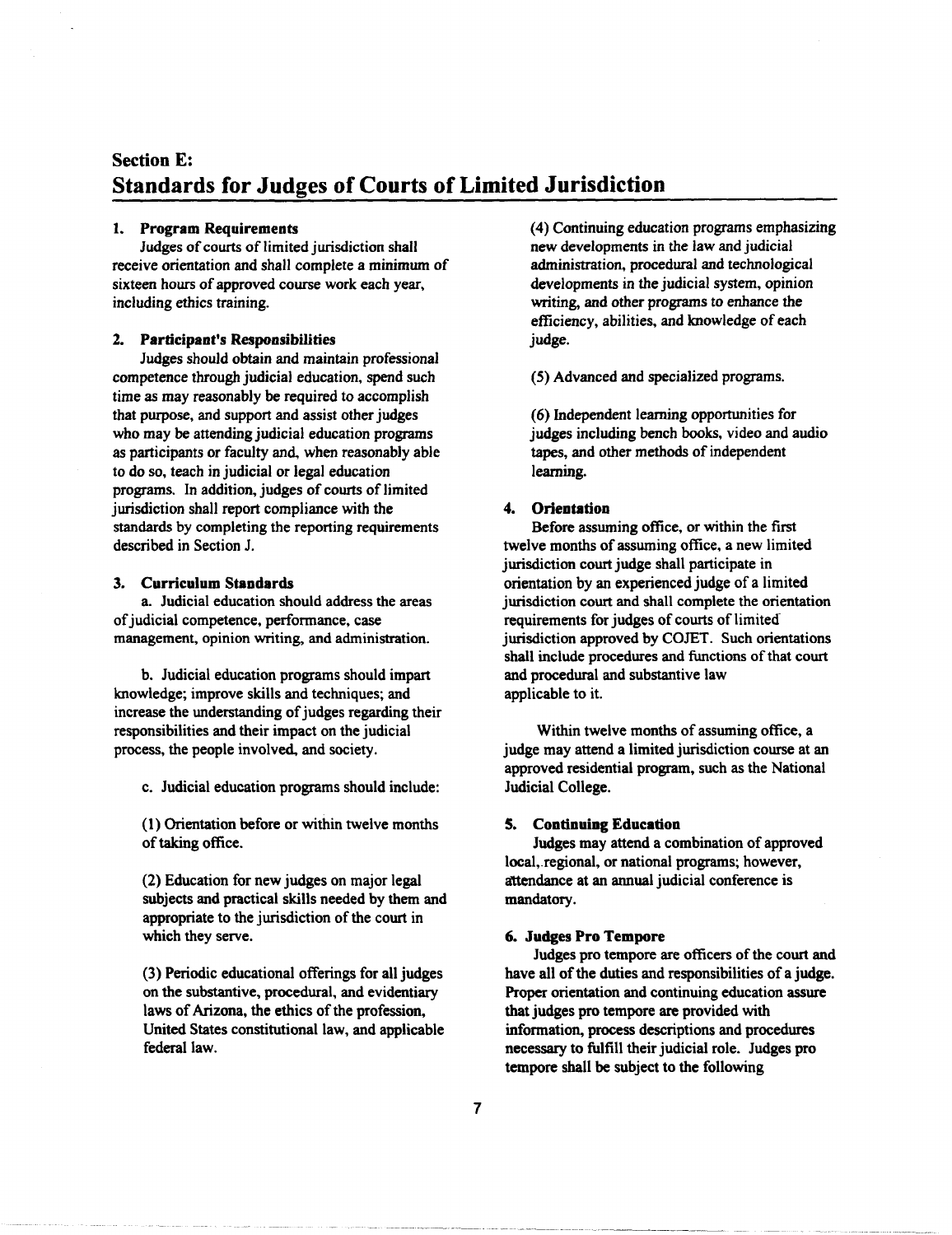#### requirements:

Each Judge Pro Tempore: Before assuming duties. a limited jurisdiction judge pro tempore shall receive orientation by an experienced judge of a limited jurisdiction court and shall complete a specialized training program approved by COJET. This portion of the requirement may be waived only by the presiding judge of the superior court in the respective county.

Full-Time Judge Pro Tempore: Before assuming duties. or within twelve months of assuming duties. a limited jurisdiction court judge pro tempore who serves full time shall complete the requirements of new judge orientation for limited jurisdiction judges approved by COJET. Full-time judges pro tempore shall also comply with COJET continuing education requirements.

Part-Time and On-Call Judges Pro Tempore: Before assuming duties. a limited jurisdiction court judge pro tempore who serves less than full-time or who serves on an on-call basis may be required to complete other training deemed appropriate by the presiding judge of the superior court in the respective county.

A judge pro tempore in a limited jurisdiction court shall sign an affidavit verifying completion of the required training. The local court shall submit the affidavit to the presiding judge of the superior court in the respective county.

# Section F: Standards for Civil Traffic and Small Claims Hearing Officers

#### 1. Initial Program Requirements

Before assuming hearing officer duties. a new civil traffic or small claims hearing officer shall complete a specialized training program approved byCOJET.

#### 2. Additional Program Requirements

Paid Hearing Officers: An individual paid by the court to serve as a civil traffic or small claims hearing officer is subject to COJET continuing education requirements.

Volunteer Hearing Officers: An individual who serves voluntarily as civil traffic or small claims hearing officer is not subject to the continuing education requirements of COJET. However. the presiding judge of the superior court in the respective county may require this individual to complete particular training programs.

# Section G: Standards for Administrators, Clerks, and Probation and Court Personnel

#### 1. Program Requirements

Administrators, clerks, and probation and court personnel shall receive orientation, where applicable, and shall complete a minimum of sixteen hours of approved course work each year, including ethics training.

### 2. Participant's Responsibilities

Administrators, clerks, and probation and court personnel should obtain and maintain professional

competence through court-related education programs and shall report compliance with the standards by completing the reporting requirements described in Section J.

#### 3. Curriculum Standards

a. Court-related education should address the areas of proficiency, competency, and performance.

b. Court-related education and training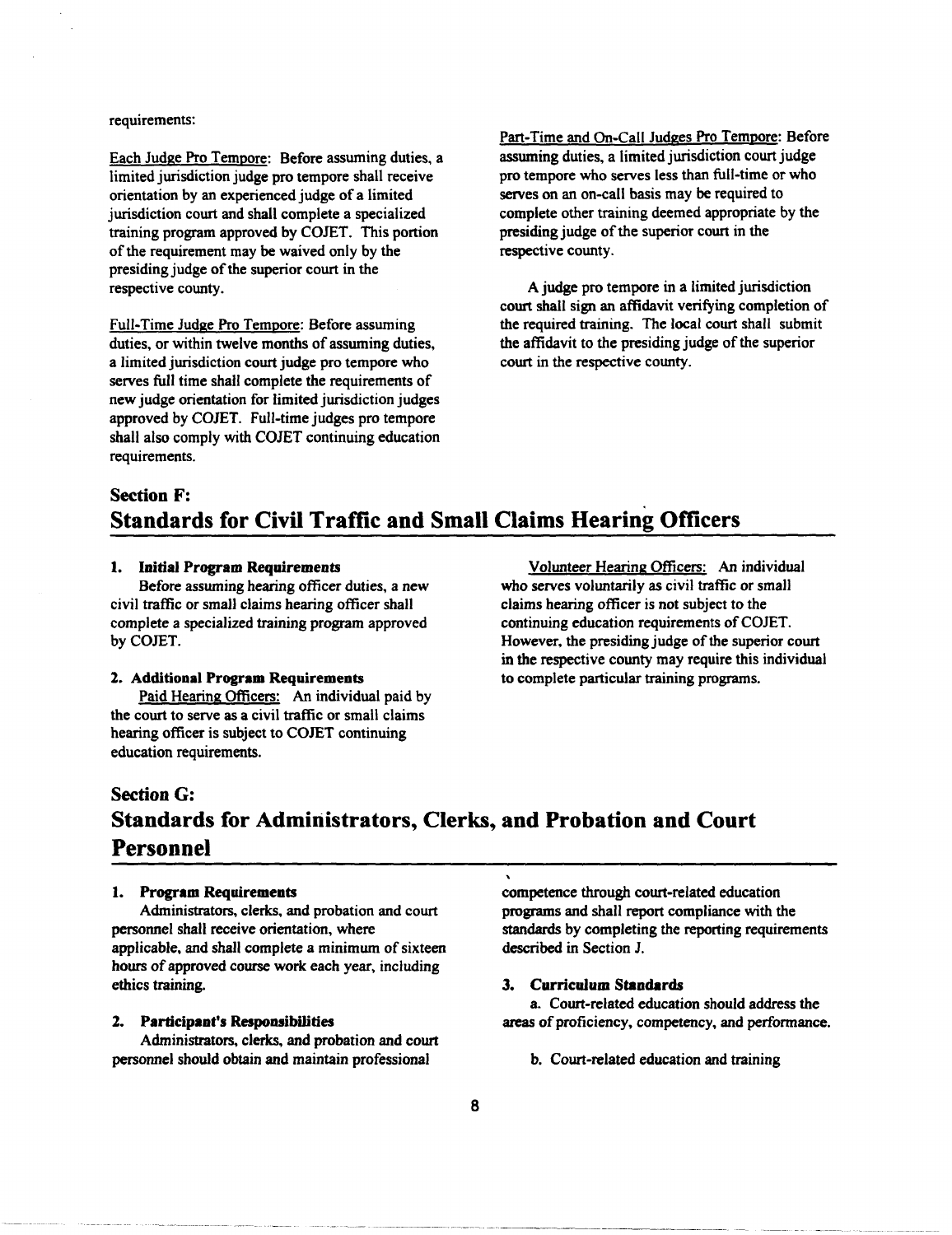programs should impart knowledge and understanding of the Arizona judiciary and the legal process and increase the participant's understanding of the responsibilities of his or her position and its impact on the judicial process.

c. Court-related education and training programs include:

(1) Local orientation as soon as practicable after hiring or appointment.

(2) Attendance at local and regional seminars for clerks of each court.

(3) Advanced and specialized programs, if available and appropriate.

(4) Independent learning opportunities including procedure manuals, video and audio tapes, and other methods of independent learning.

### **4. Orientation**

Orientation for administrators, clerks, and probation and court personnel shall include, as a minimum: 1) an explanation of the specific responsibilities of the office involved and familiarization with court structure and procedures; and 2) an overview of: a) the Arizona judiciary, including the structure and function of each court; b) current issues in the courts, such as the Americans with Disabilities Act and ethics and diversity issues; c) expectations when dealing with the public in the courts; and d) effective communication skills for

# **Section H: Standards for Probation Officers**

### **1. Program Requirements**

Each probation officer shall complete a minimum of sixteen hours of approved course work each year, including ethics training.

#### 1. **Participant's Responsibilities**

Probation officers should obtain and maintain professional competence through court-related education programs and shall report compliance with the standards by completing the reporting requirements described in Section J.

court employees.

#### S. **Continuing Education**

a. Administrators, clerks, probation and court personnel shall participate in at least one course in each of the following categories during any five year period: 1) local court-related issues, 2) the Arizona court system, 3) current issues in the courts, 4) dealing with the public, and 5) effective communication skills.

b. Administrators, clerks, and probation and court personnel may also take courses in such areas as:

- Familiarization with rules, statutes, and constitutional provisions applicable to the requirements of each position; Recording and filing procedures and records management;
- Courtroom procedures and court clerk training;
- Jury management;
- Uniformity of forms and procedures at each level of the court system;
- Use of the Arizona Revised Statutes;
- Financial, personnel, and time management; and,
- Public relations.

c. Probation and court personnel should attend periodic local training programs and a state or regional training program at least once every three years.

#### 3. **Curriculum Standards**

a. Training and staff development is defined as the human resource area that focuses on helping staff, through planned learning techniques, develop the key competencies needed to perform their current or future jobs.

b. Training and staff development programs should impart knowledge; improve skills and techniques; and increase probation officers' understanding of their responsibilities and their impact on the judicial system, clients, and society. Programs should be offered to meet the educational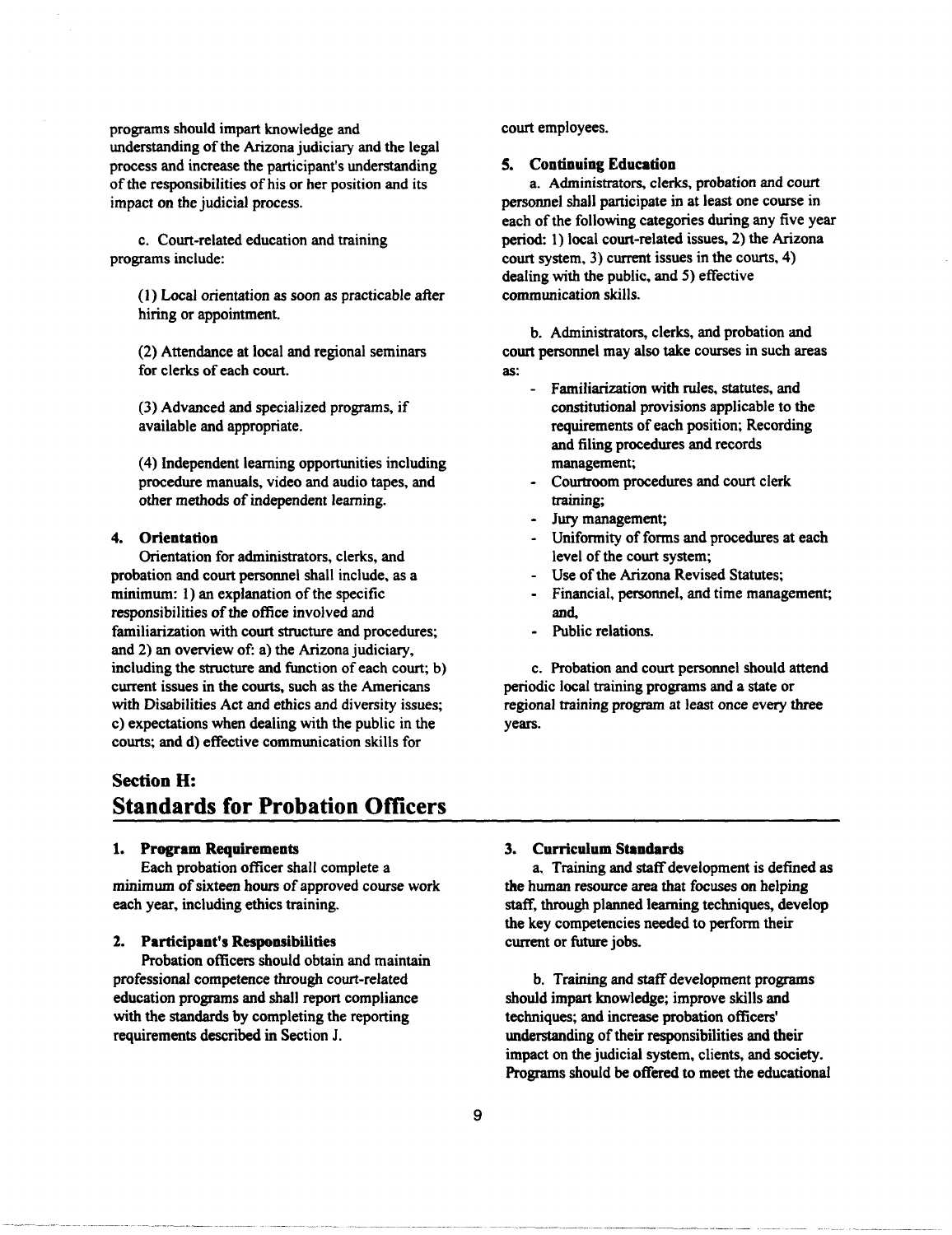needs of probation officers at various stages of their careers.

c. Training and staff development programs should include:

I) Orientation prior to assuming a caseload and casework responsibilities.

2) Education for new probation officers on major probation subjects and practical skills needed by them and appropriate to the agency in which they work.

(3) Continuing education for probation staff emphasizing new developments in the probation field, procedural developments in the judicial system, and training needed to enhance individual efficiency and abilities.

(4) Periodic educational offerings for management staff in organizational development and supervisory skills.

(5) Advanced and specialized programs for chief probation officers.

(6) Independent learning opportunities for probation staff including video and audio tapes, and other methods of independent learning.

### 4. Standards for New Probation Officers

a. Prior to assumption of caseload an casework responsibilities, all new adult and juvenile probation officers shall receive orientation within the first thirty days of employment. Specific subject areas may include, but are not limited to, the following:

- Agency mission, goals and objectives;
- Agency policies and procedures;
- Utilizing agency resources;
- Role of the professional probation officer;
- Court philosophy, judicial system roles, responsibilities and inter-relationships;
- Rules of criminal procedure, the criminal code, and sentencing alternatives (adult); records;
- Personnel procedures, performance appraisal, affirmative action, grievance procedures; and
- Privacy, security, and confidentiality of records;

Philosophy of staff development, training requirements, and specific job responsibilities.

b. Orientation should be provided by the individual agencies. Credit toward the orientation requirement may be given for training previously received.

c. In the first twelve months of employment, all new adult and juvenile probation officers shall successfully complete the Probation Officer Certification Academy. Specific subject areas include, but are not limited to, the following:

- Ethics
- Courtroom testimony, responsibilities, and behavior;
- Legal liabilities and issues in probation;
- Understanding and managing probationer behavior;
- Role of alcohol abuse in delinquent and criminal behavior;
- Role of substance abuse in delinquent and criminal behavior;
- Role of lack of employment in delinquent and criminal behavior;
- Utilizing community resources;
- Listening and communication skills;
- Effective writing skills;
- Interviewing techniques;
- Stress management;
- Time management; and
- Interpersonal skills.

### 5. Standards for Probation Officers

a. After successful completion of orientation and the Certification Academy, in every year thereafter, all adult and juvenile probation officers shall complete a minimum of sixteen hours of approved training, including ethics training. Subject areas are at the discretion of the individual agency. Tbpics may include, but are not limited to, the following:

- Case classification, risk and needs assessment;
- Officer safety and discretion in the field;
- Cultural awareness; e.g., working with minority offenders;
- Caseload management and case planning;
- Creative problem-solving and decision-making;
- Role awareness, judgment, and situational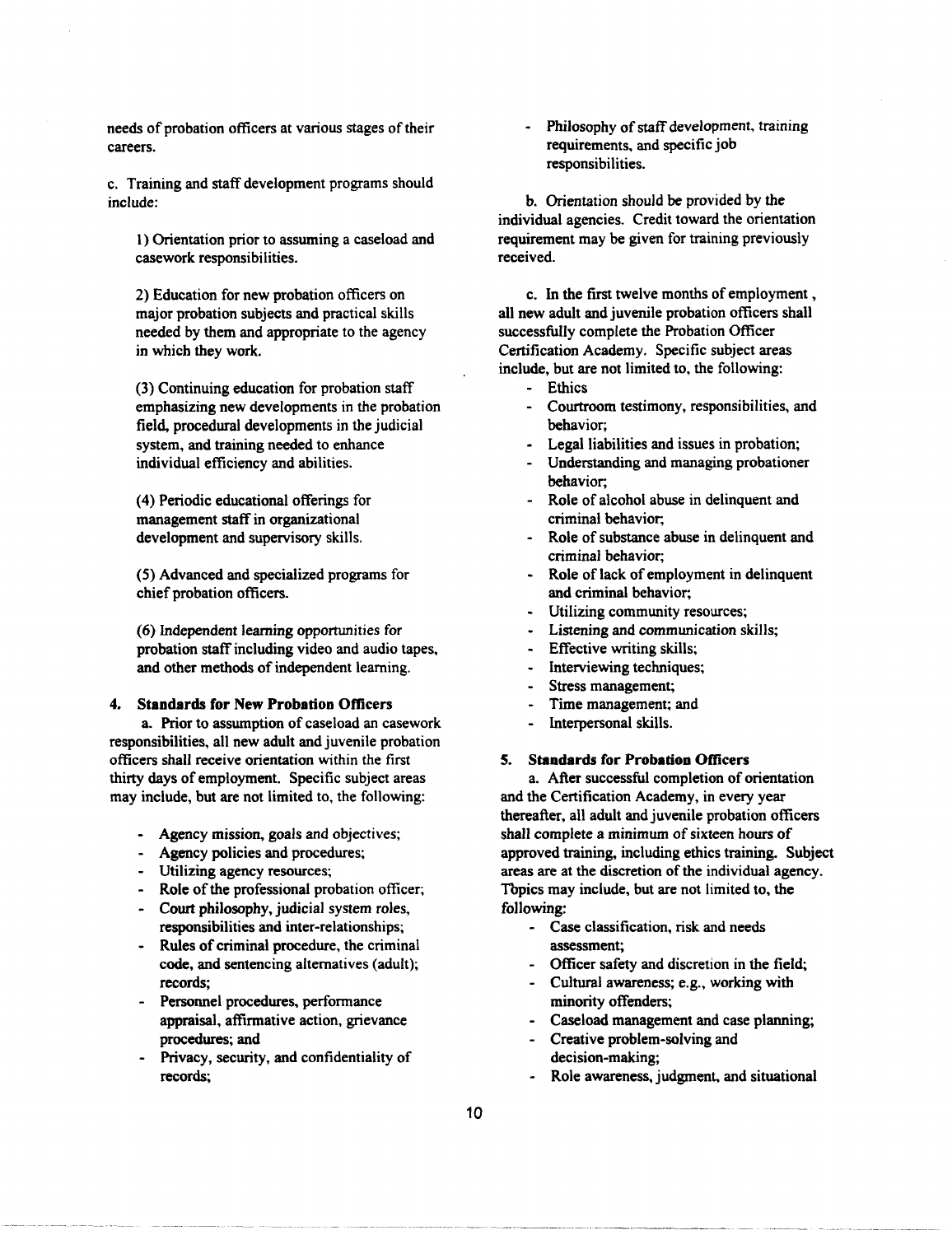leadership;

- Specialized caseloads (alcohol, drugs, mental illness, white collar crime. gangs, sexual abusers);
- Dictation skills;
- Introduction to intensive probation; and
- Personnel practices and procedures.

b. Training may be obtained in-house or outside the agency.

c. Approved, job-related college credit may, upon successful completion of a course. be applied to no more than eight of the sixteen hour requirement.

#### 6. Standards for Probation Management **Staff**

a. All adult and juvenile probation management staff shall complete a minimum of sixteen hours of approved, ongoing training each year, including ethics training. Pre-approved, job-related college credit may, upon successful completion of a course, be applied to no more than eight of the sixteen hour requirement. Subject areas are at the discretion of the individual agency. Topics may include. but are not limited to, the following:

- Organizational development, planning, and evaluation;
- Management development, career options, and productivity;
- Supervisory training, case review, and performance appraisal (i.e., interviewing, feedback, conducting meetings, and disciplinary action);
- Team building, motivation, and job design;
- Case flow and information management;
- Space, facilities, equipment, and materials management;
- In-service training, planning, and evaluation;
- Budgeting, fiscal management, and quality control; and
- Court, community, and agency relations.

b. Training may be obtained in-house or outside the agency.

#### 7. Standards for Probation Training Staff

a. Adult and juvenile probation agencies in

counties with a population of over 500.000 should have a full-time training department supervised by a qualified employee at the supervisory or higher management level. The training staff should dedicate all of their time to training and training-related activities. Every training officer should complete a minimum of sixteen hours of planned training, including ethics training and train-the-trainer activities each year.

b. Adult and juvenile probation agencies in counties with a population of less than 500.000 may have a full-time training department. They may also send their employees to training programs offered by larger counties or to other available training programs. Every agency without a full-time training department should appoint a training coordinator, who may have duties other than training.

c. Any staff member, other than the full-time training staff, who conducts an approved, planned training program may receive up to eight hours of training credit per year for serving in a trainer or faculty capacity.

d. All probation agencies shall establish and maintain an accurate set of training records. The training supervisor or coordinator should be responsible for those records.

#### 8. Standards for Chief Probation Officers

Every chief probation officer or director of court services shall complete a minimum of sixteen hours of ongoing training each year, including ethics training. Within each three-year time period, they shall attend at least one out-of-state or in-state program conducted by an established, nationally recognized training organization such as anyone of the following:

- National Institute of Corrections;
- . Institute for Court Management;
- National Council of Juvenile Court Judges;
- American Corrections Association;
- National Judicial College;
- National College of Juvenile Justice;
- National Center for State Courts;
- Institute of Judicial Administration;
- Western Corrections Association; and
- American Probation and Parole Association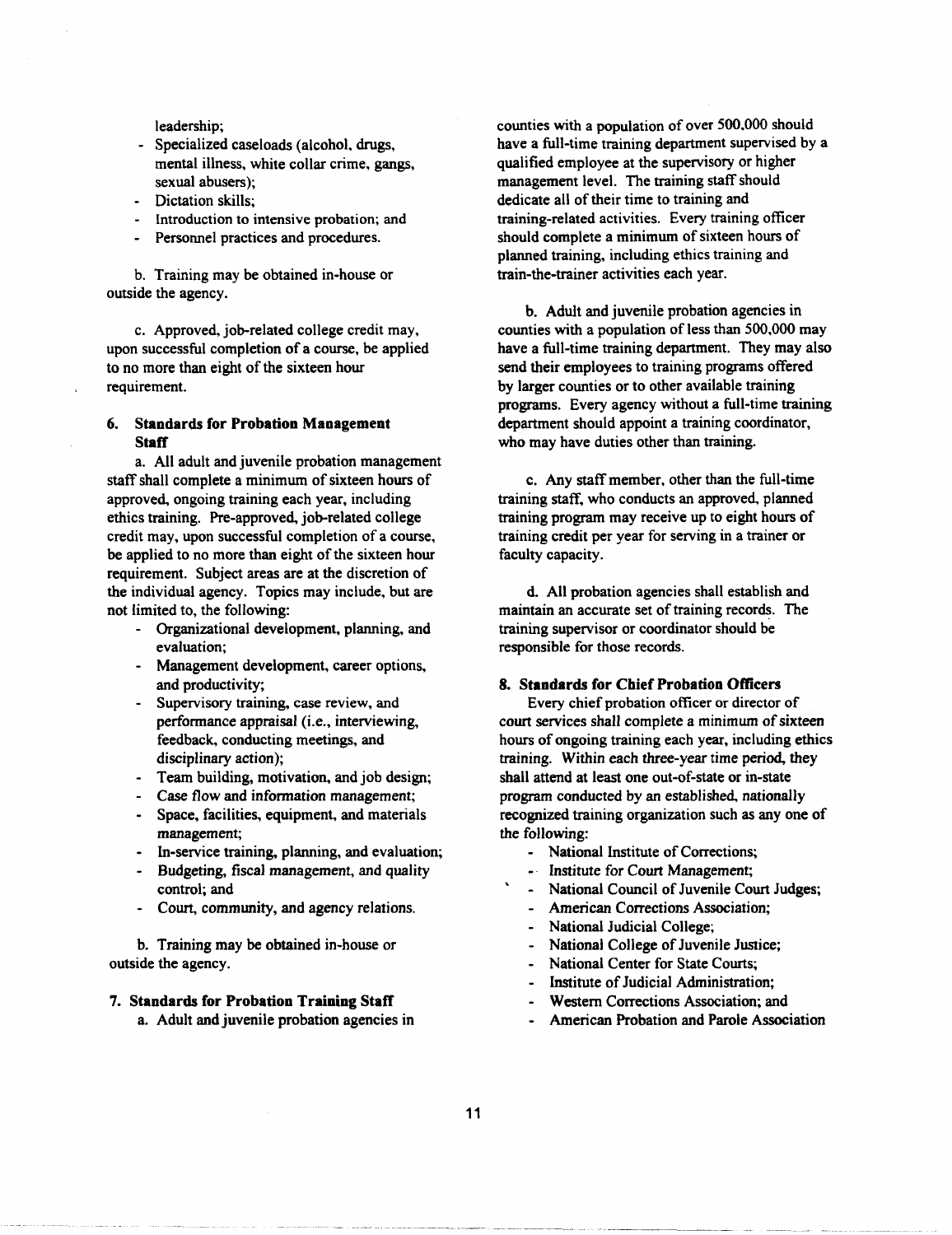# Section I: Annual Judicial Conference

All judges are required to attend an annual judicial conference designated by the Supreme Court.

# Section J: Funding and Financial Assistance

#### 1. Funding Sources

a. State Funds. The State of Arizona, through the Supreme Court, should make funding available, whenever possible, for attendance of judges and court personnel at local, state and national judicial education programs.

b. Local Funds. Increased state appropriations will be requested by the Supreme Court, when necessary, to meet the educational standards and to enhance the quality of educational programs; however, counties and cities should continue to make funds available to support educational efforts of judges and court personnel.

#### 2. Financial Assistance

a. Programs Within the State. Supreme Court education funds set aside for direct financial assistance will first be used to support mandatory in-state orientation programs for new judges and other education priorities established by the Chief Justice.

b. Programs Outside the State. Supreme Court education funds available for direct fmancial assistance will first be used according to the following priorities:

(1) Newly elected or appointed judges seeking to attend a suitable comprehensive residential national judicial education program or school.

(2) Judges who have complied with the education standards but have been unable to attend a suitable comprehensive residential national judicial education program or school within the first two years of their taking office. Absence from the conference is permitted only upon written request to and written approval from the Chief Justice.

(3) Judges who have complied with the education standards and who last attended a residential national judicial education program or school three or more years prior to seeking financial assistance from the Supreme Court.

(4) Judges and court personnel wishing to attend non-resident seminars and educational conferences applicable to their judicial responsibilities and jurisdictional level who are in compliance with these standards.

(5) Where an urgent or critical need exists, a judge can be considered for direct financial assistance more than once during the same year, assuming funds are available and taking into account the needs of other judges in the categories listed above.

c. Tuition and Conference Fees. State funds may be available on a limited basis to pay tuition or registration fees for approved programs. These funds, when available, can be requested through the Administrative Office of the Courts. State funds cannot be used to pay conference fees or program charges such as fees for sporting events, excursions, plays, or social activities. When meals are included in conference fees, individual participants can request reimbursement of meal-related expenditures at the approved state rate.

#### 3. Social Programs

Social events held in conjunction with education programs should not interfere with education sessions. When appropriate, social programs can be initiated and developed by professional associations. All programs should be coordinated with the Education Services staff.